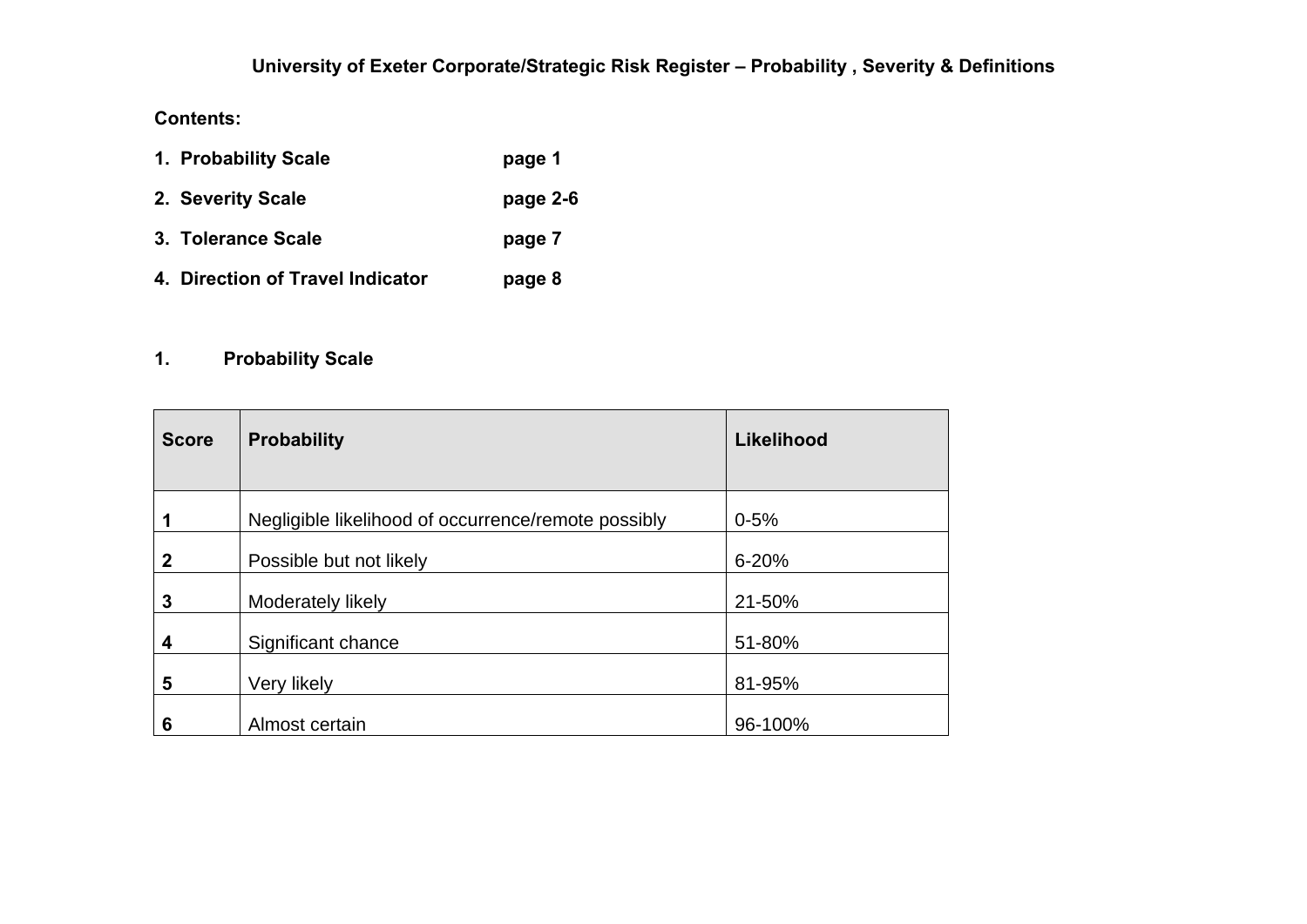## **2. Severity Scale**

| <b>Score</b>       | 1                                                                                                           | $\boldsymbol{2}$                                                                                                  | $\overline{3}$                                                                                                                                         | 4                                                | 5                                         | 6                                       |
|--------------------|-------------------------------------------------------------------------------------------------------------|-------------------------------------------------------------------------------------------------------------------|--------------------------------------------------------------------------------------------------------------------------------------------------------|--------------------------------------------------|-------------------------------------------|-----------------------------------------|
| <b>Description</b> | Insignificant                                                                                               | <b>Minor</b>                                                                                                      | <b>Moderate</b>                                                                                                                                        | <b>Significant</b>                               | <b>Major</b>                              | Catastrophic                            |
| <b>Compliance</b>  | Advice from<br>regulators/<br>HEFCE/QAA etc<br>External / Internal<br>Audit low priority<br>recommendations | Advice from<br>regulators/<br>HEFCE/QAA etc<br>External / Internal<br>Audit medium<br>priority<br>recommendations | Criticism from<br>regulators/<br>HEFCE/QAA etc<br>External /<br><b>Internal Audit</b><br>high priority<br>recommendation<br>s and limited<br>assurance | Formal action by<br>regulators/<br>HEFCE/QAA etc | Prosecution /<br>ombudsman /<br>sanctions | Corporate<br>manslaughter or<br>similar |
| <b>Financial</b>   | Small loss less<br>than £1,000                                                                              | Loss between<br>£1,000 and<br>£10,000                                                                             | Loss between<br>£10,000 and<br>£100,000                                                                                                                | Loss between<br>£100,000 and<br>£1m              | Loss between £1m<br>and £5m               | Loss greater than<br>£5m                |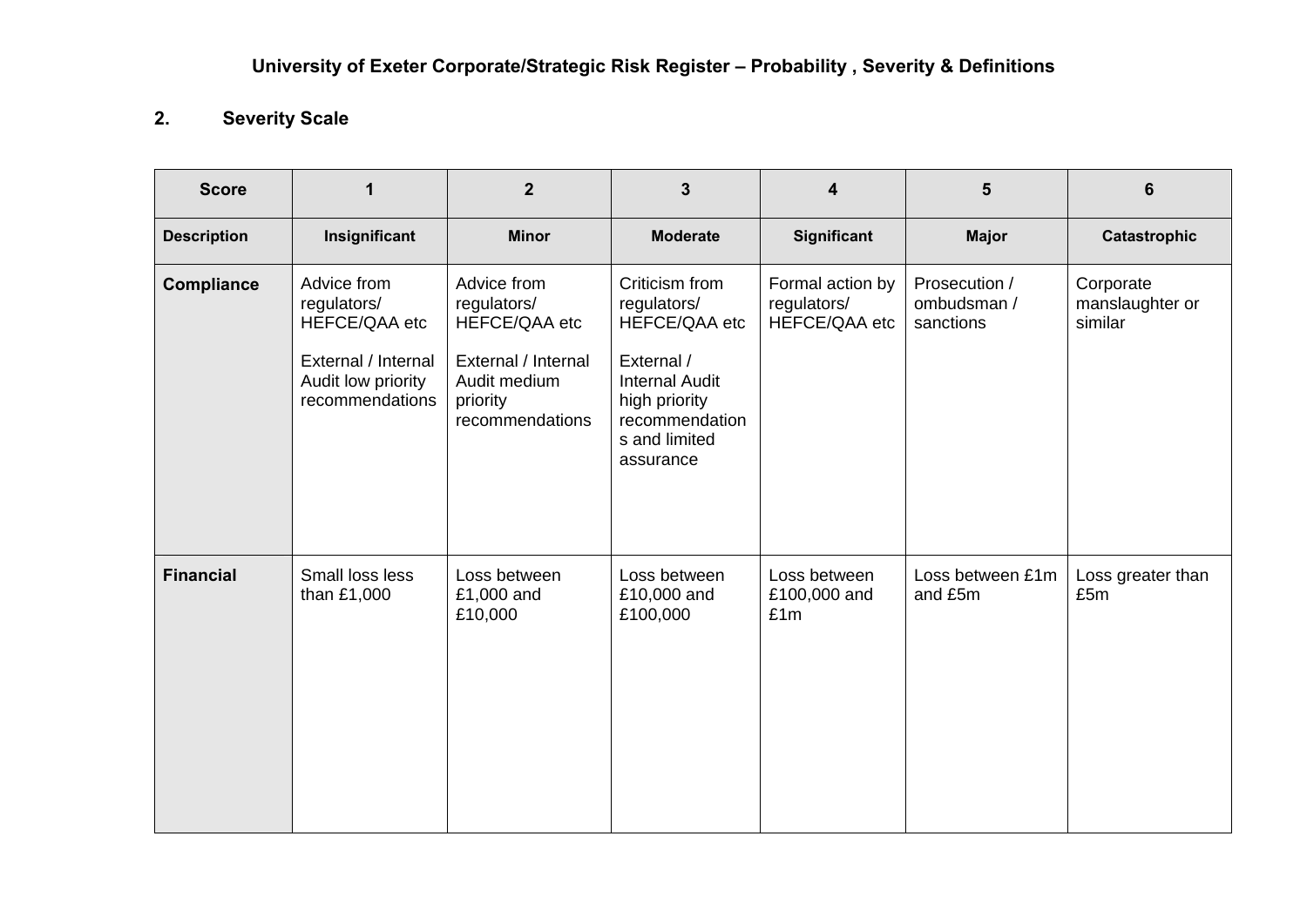| <b>Score</b>                                      | 1                                                       | $\boldsymbol{2}$                                               | $\mathbf{3}$                                                                                                                                 | 4                                                                                                                                                                                       | 5                                                                                                                                                      | 6                                                                                                                                                                                                                       |
|---------------------------------------------------|---------------------------------------------------------|----------------------------------------------------------------|----------------------------------------------------------------------------------------------------------------------------------------------|-----------------------------------------------------------------------------------------------------------------------------------------------------------------------------------------|--------------------------------------------------------------------------------------------------------------------------------------------------------|-------------------------------------------------------------------------------------------------------------------------------------------------------------------------------------------------------------------------|
| <b>Description</b>                                | Insignificant                                           | <b>Minor</b>                                                   | <b>Moderate</b>                                                                                                                              | Significant                                                                                                                                                                             | <b>Major</b>                                                                                                                                           | <b>Catastrophic</b>                                                                                                                                                                                                     |
| <b>Adverse</b><br><b>Publicity</b><br>/Reputation | <b>Rumours</b><br>No negative<br>media attention        | Local Media -<br>short term                                    | Local Media -<br>Long term<br>Sporadic / non<br>mainstream<br>international<br>media in target<br>staff or student<br>recruitment<br>markets | Local Media -<br>Long term;<br>sporadic<br>regional/national<br>media<br>Persistent non<br>mainstream<br>international<br>media in target<br>staff or student<br>recruitment<br>markets | <b>National Media</b><br><3days<br>Negative article in<br>mainstream<br>international media<br>in target staff or<br>student<br>recruitment<br>markets | <b>National Media</b><br>>3days MP<br>concern<br>Front page,<br>headline extremely<br>negative series of<br>articles in<br>mainstream<br>international media<br>in target staff or<br>student<br>recruitment<br>markets |
|                                                   | One or two<br>complaint from<br>stakeholders<br>/alumni | Regular multiple<br>complaints from<br>stakeholders<br>/alumni | Multiple serious<br>complaints from<br>stakeholders<br>/alumni                                                                               | Multiple serious<br>complaints from<br>stakeholders/alu<br>mni and or<br>concerns are<br>raised regarding<br>specific projects                                                          | <b>Individual Senior</b><br>Alumni or Key<br>stakeholders are<br>withdrawing<br>funding for a major<br>project                                         | Senior Alumni or<br>Key stakeholder s<br>withdrawing<br>funding for major<br>project and support<br>for the University                                                                                                  |
|                                                   | One or two<br>complaints from<br><b>Customers</b>       | Regular multiple<br>complaints from<br>customers               | Multiple serious<br>complaints which<br>progress through<br>the university's<br>processes                                                    | Multiple serious<br>complaints<br>unable to be<br>resolved by the<br><b>University</b>                                                                                                  | <b>Extent of</b><br>complaints is so<br>extensive that<br>customers and<br>stakeholders begin<br>disengaging from<br>the University                    | Level of complaints<br>and inability to<br>address leads to<br>high risk of<br>organisational<br>failure                                                                                                                |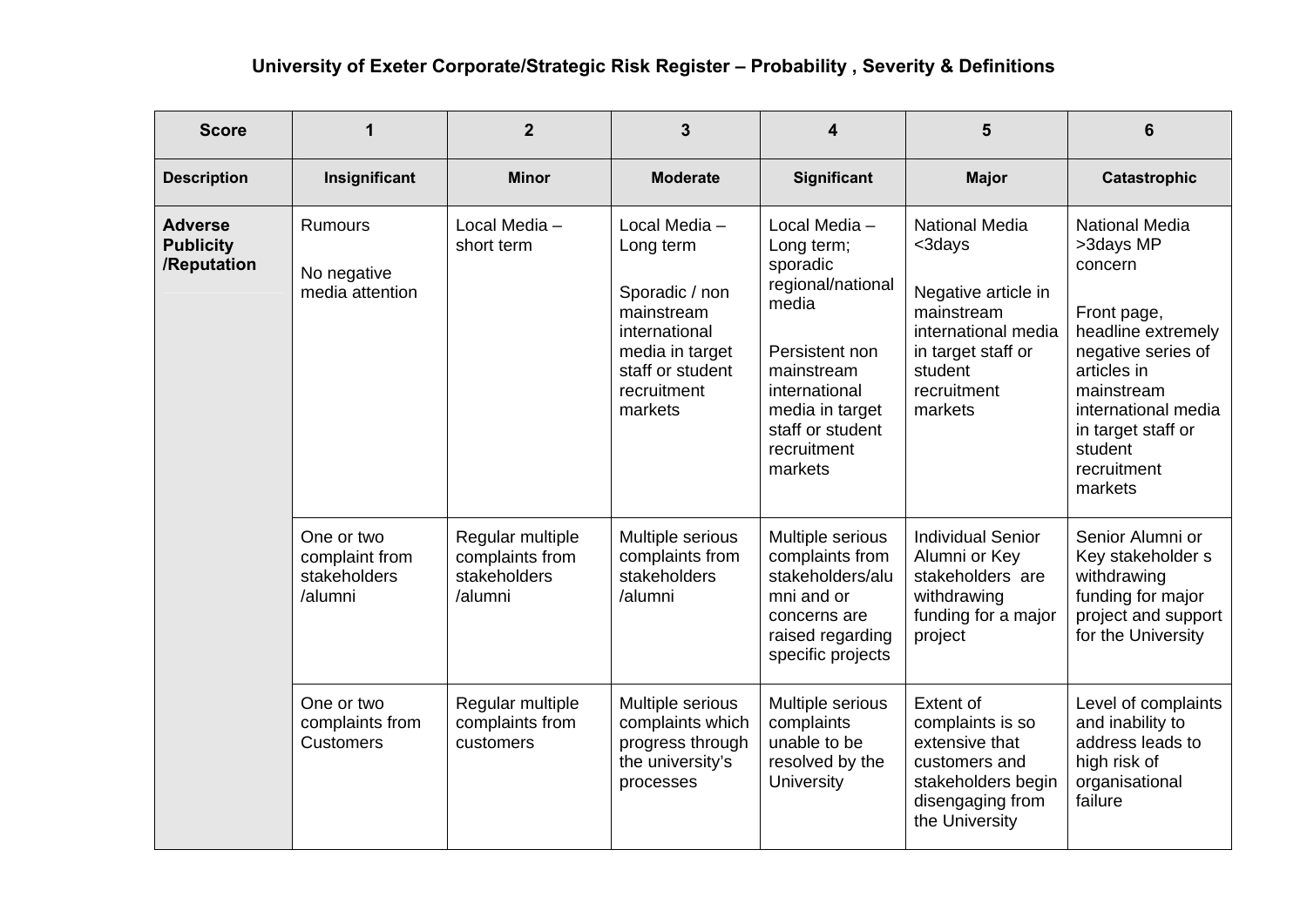| <b>Score</b>                                                               |                                                                                        | $\overline{2}$                                                                                                               | 3                                                                                                                                                      |                                                                                                                                   | 5                                                                                                                                                                                                  | 6                                                                                                                                                                                                     |
|----------------------------------------------------------------------------|----------------------------------------------------------------------------------------|------------------------------------------------------------------------------------------------------------------------------|--------------------------------------------------------------------------------------------------------------------------------------------------------|-----------------------------------------------------------------------------------------------------------------------------------|----------------------------------------------------------------------------------------------------------------------------------------------------------------------------------------------------|-------------------------------------------------------------------------------------------------------------------------------------------------------------------------------------------------------|
| <b>Description</b>                                                         | Insignificant                                                                          | <b>Minor</b>                                                                                                                 | <b>Moderate</b>                                                                                                                                        | <b>Significant</b>                                                                                                                | <b>Major</b>                                                                                                                                                                                       | <b>Catastrophic</b>                                                                                                                                                                                   |
| <b>Service</b><br><b>Provision</b>                                         | Minimal<br>interruption,<br>quickly remedied                                           | Minor interruption<br>remedied within 24<br>to 48 hrs                                                                        | Interruption over<br>2 days but less<br>than 7 days to<br>recover.<br>Significant waste<br>of time and<br>resources,<br>impact on<br>service delivery. | Interruption<br>between 7 and<br>27 days and<br>expensive to<br>recover.<br>Serious impact<br>on output and<br>reputation.        | Interruption over<br>28 days and<br>expensive to<br>recover. Serious<br>impact on output<br>and reputation.                                                                                        | Ongoing to<br>Medium term<br>interruption.<br>Critical impact,<br>huge cost, difficult<br>to recover                                                                                                  |
| <b>Health &amp;</b><br>Safety/Injury                                       | Incident not<br>resulting in injury<br>(i.e. near miss)                                | Minor injury or<br>illness, first aid<br>treatment needed                                                                    | Major injury<br>requiring medical<br>attention and/or<br>causing >3days<br>absence (i.e.<br><b>RIDDOR</b><br>reportable)                               | Single major<br>injury, or long<br>term incapacity /<br>disability (loss of<br>limb)                                              | A number of major<br>injuries, or long<br>term incapacity /<br>disability (loss of<br>limb)                                                                                                        | Death or major<br>permanent<br>incapacity                                                                                                                                                             |
| <b>Human</b><br><b>Resources /</b><br>Organisational<br><b>Development</b> | Short term<br>staffing issues<br>temporarily<br>reduces service<br>quality $(<$ 1 day) | Ongoing staffing<br>issues reduces<br>service quality $(< 7$<br>days)<br>Reduction of<br>positive results in<br>staff survey | Staff issues lead<br>to late delivery of<br>a key objective /<br>service<br>Notable<br>reduction in<br>positive results of<br>the staff survey         | Loss of staff in<br>key positions.<br>Difficulty in<br>appointing<br>suitable staff<br>from within or<br>attracting new<br>staff. | Loss of staff in key<br>positions threatens<br>achievement of<br>School/Service<br>objectives. Unable<br>to attract quality<br>staff in key<br>positions.<br>Industrial action<br>and staff unrest | Loss of staff in key<br>positions leading to<br>inability of<br>University to meet<br>key corporate<br>objectives /<br>significant<br>reputation damage<br>/ RAE implications<br>/ Mass staff leaving |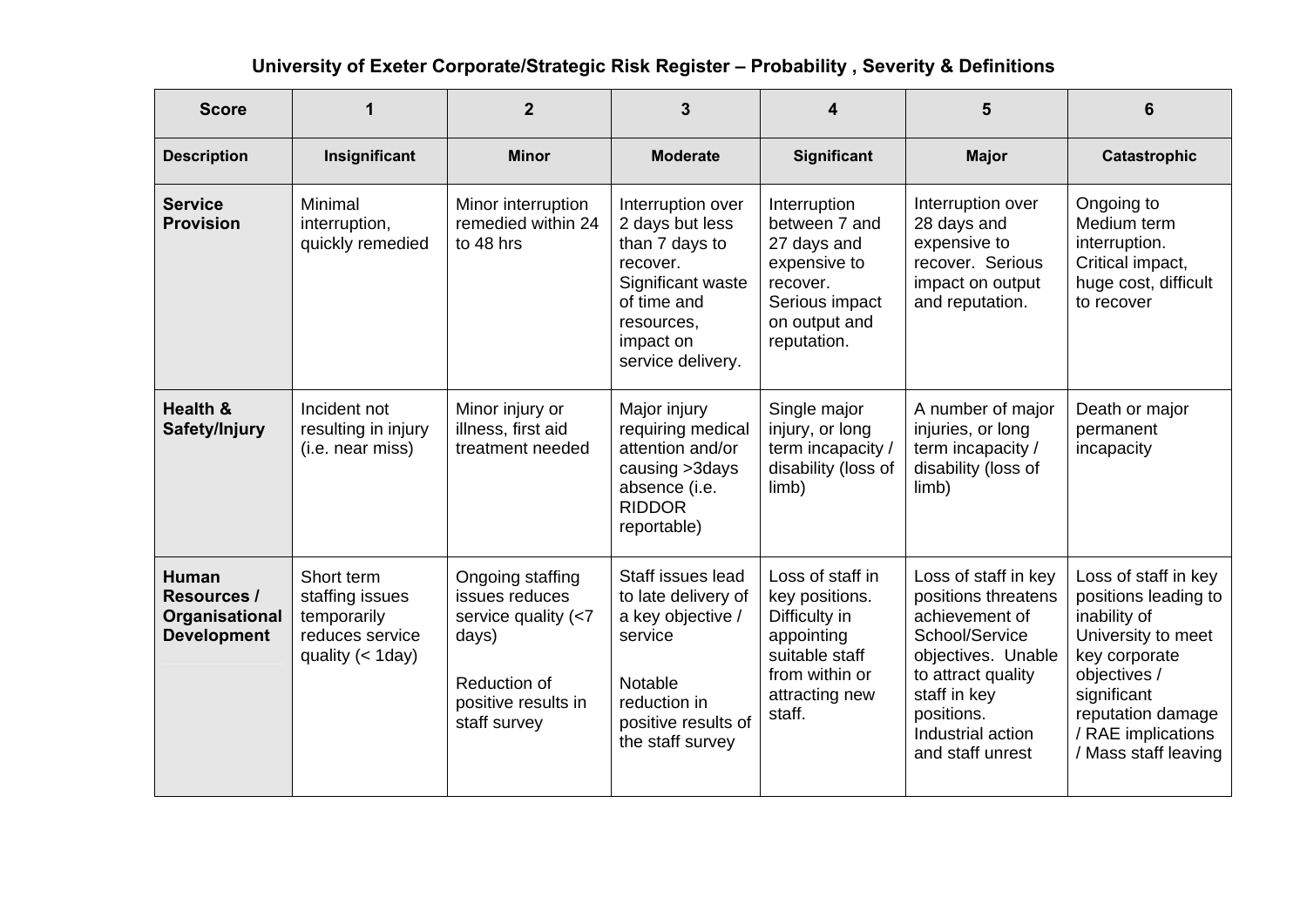| <b>Score</b>                       | 1                                                                                                                         | $\overline{2}$                                                                                                                                                                                                                                                                              | 3                                                                                                                                                                                                                                                                                                                  | 4                                                                                                                                                                                                                                                                                                                                                                                                     | 5                                                                                                                                                                                                                                                                                                                                                 | 6                                                                                                                                                                                   |
|------------------------------------|---------------------------------------------------------------------------------------------------------------------------|---------------------------------------------------------------------------------------------------------------------------------------------------------------------------------------------------------------------------------------------------------------------------------------------|--------------------------------------------------------------------------------------------------------------------------------------------------------------------------------------------------------------------------------------------------------------------------------------------------------------------|-------------------------------------------------------------------------------------------------------------------------------------------------------------------------------------------------------------------------------------------------------------------------------------------------------------------------------------------------------------------------------------------------------|---------------------------------------------------------------------------------------------------------------------------------------------------------------------------------------------------------------------------------------------------------------------------------------------------------------------------------------------------|-------------------------------------------------------------------------------------------------------------------------------------------------------------------------------------|
| <b>Description</b>                 | Insignificant                                                                                                             | <b>Minor</b>                                                                                                                                                                                                                                                                                | <b>Moderate</b>                                                                                                                                                                                                                                                                                                    | <b>Significant</b>                                                                                                                                                                                                                                                                                                                                                                                    | <b>Major</b>                                                                                                                                                                                                                                                                                                                                      | Catastrophic                                                                                                                                                                        |
| <b>Objectives</b>                  | Individual<br>objectives not met                                                                                          | Team objectives<br>not met                                                                                                                                                                                                                                                                  | Service /School<br>objectives not<br>met                                                                                                                                                                                                                                                                           | Multiple Service/<br>School<br>objectives not<br>met                                                                                                                                                                                                                                                                                                                                                  | Corporate<br>objectives not met                                                                                                                                                                                                                                                                                                                   | Corporate<br>objectives not met<br>and strategic aims<br>unable to be<br>implemented                                                                                                |
| Infrastructure/<br><b>Projects</b> | Any change in the<br>authorised project<br>amount, increase<br>in delivery time or<br>change in project<br>specification. | More than 5% over<br>budget or any<br>overspend in<br>excess of £50k<br>Slippage on the<br>project causes the<br>operational<br>difficulties in the<br>school or service.<br>Changes to the<br>project<br>specification leads<br>to operational<br>difficulties in the<br>school or service | More than 10%<br>over budget or<br>any overspend in<br>excess of £1m /<br>schedule<br>slippage leads to<br>additional<br>operational<br>costs.<br>Project output<br>fails to meet<br>secondary<br>objectives.<br>Significant<br>change to project<br>requiring re<br>authorisation by<br>ISG, SPaRC or<br>Council. | More than 30%<br>over budget or<br>any overspend<br>in excess of £2m<br>/ schedule<br>slippage leads to<br>additional<br>operational<br>costs in excess<br>of £500k.<br>Project output<br>fails to meet<br>secondary<br>objectives and<br>causes delay in<br>achieving the<br>primary<br>objectives or<br>causes any<br>delay in the<br><b>University</b><br>achieving key<br>corporate<br>objectives | More than 50%<br>over budget or any<br>overspend in<br>excess of £5m /<br>schedule slippage<br>leads to additional<br>operational costs<br>in excess of £1m.<br>Project output fails<br>to meet primary<br>and secondary<br>objectives or<br>causes more than<br>12 months delay in<br>the University<br>achieving key<br>corporate<br>objectives | Any overspend in<br>excess of £10m or<br>project overspend,<br>delay or poor<br>design leads to the<br>inability of the<br>University to<br>achieve key<br>corporate<br>objectives. |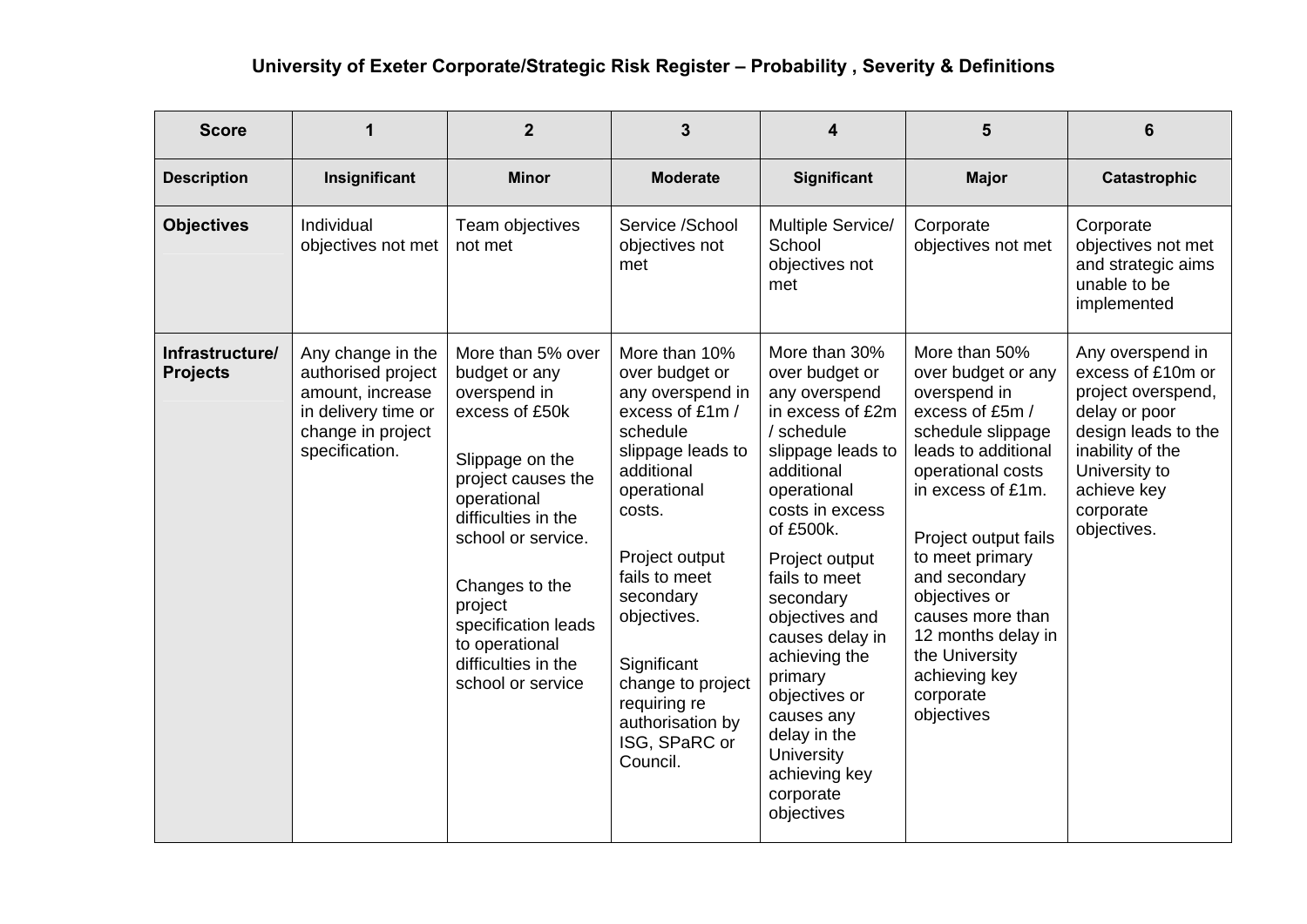| <b>Score</b>                                                          |                                           | $\overline{2}$                                                | 3                                                                                                                                                                                                             | 4                                                                                                                                                       | 5                                                                                                                                                                                 | 6                                                                                                                                                                                                                                                                        |
|-----------------------------------------------------------------------|-------------------------------------------|---------------------------------------------------------------|---------------------------------------------------------------------------------------------------------------------------------------------------------------------------------------------------------------|---------------------------------------------------------------------------------------------------------------------------------------------------------|-----------------------------------------------------------------------------------------------------------------------------------------------------------------------------------|--------------------------------------------------------------------------------------------------------------------------------------------------------------------------------------------------------------------------------------------------------------------------|
| <b>Description</b>                                                    | Insignificant                             | <b>Minor</b>                                                  | <b>Moderate</b>                                                                                                                                                                                               | <b>Significant</b>                                                                                                                                      | <b>Major</b>                                                                                                                                                                      | <b>Catastrophic</b>                                                                                                                                                                                                                                                      |
| <b>Student</b><br><b>Experience</b><br>(academic and<br>non-academic) | One or two<br>complaints e by<br>students | Regular multiple<br>complaints or<br>incidents by<br>students | Multiple and/or<br>serious<br>complaints or<br>incidents<br>progress through<br><b>University</b><br>appeals process<br><b>Multiple</b><br>complaints to<br>OIA (Office of the<br>Independent<br>Adjudicator) | Multiple and/or<br>serious<br>complaints or<br>incidences<br>unable to<br>resolved by the<br>University<br>Multiple serious<br>complaints to<br>the OIA | Complaint (s)<br>upheld by OIA;<br>judicial<br>reimbursement or<br>other legal action<br>(i.e. financial loss;<br>legal costs or<br>settlement) from<br>complaints/inciden<br>ces | Complaint (s)<br>upheld by OIA on<br>$case(s)$ of<br>fundamental value<br>to the University<br>and $H.E$ ;<br>substantial judicial<br>reimbursement or<br>other legal action<br>(i.e. financial loss;<br>legal costs or<br>settlement) from<br>complaints/inciden<br>ces |
|                                                                       |                                           |                                                               | Some courses<br>under-populated                                                                                                                                                                               | Reduction of<br>uptake threatens<br>future of an<br>entire course<br>Minor change in<br>national student<br>survey results                              | Major recurring<br>reduction in<br>applications per<br>place for<br>numerous courses<br>Observable<br>change in national<br>student survey<br>results                             | University unable<br>to fill expected<br>student places on<br>key courses /<br>Significant loss of<br>student numbers<br>overall.<br>Significant change<br>in national student<br>survey results.                                                                        |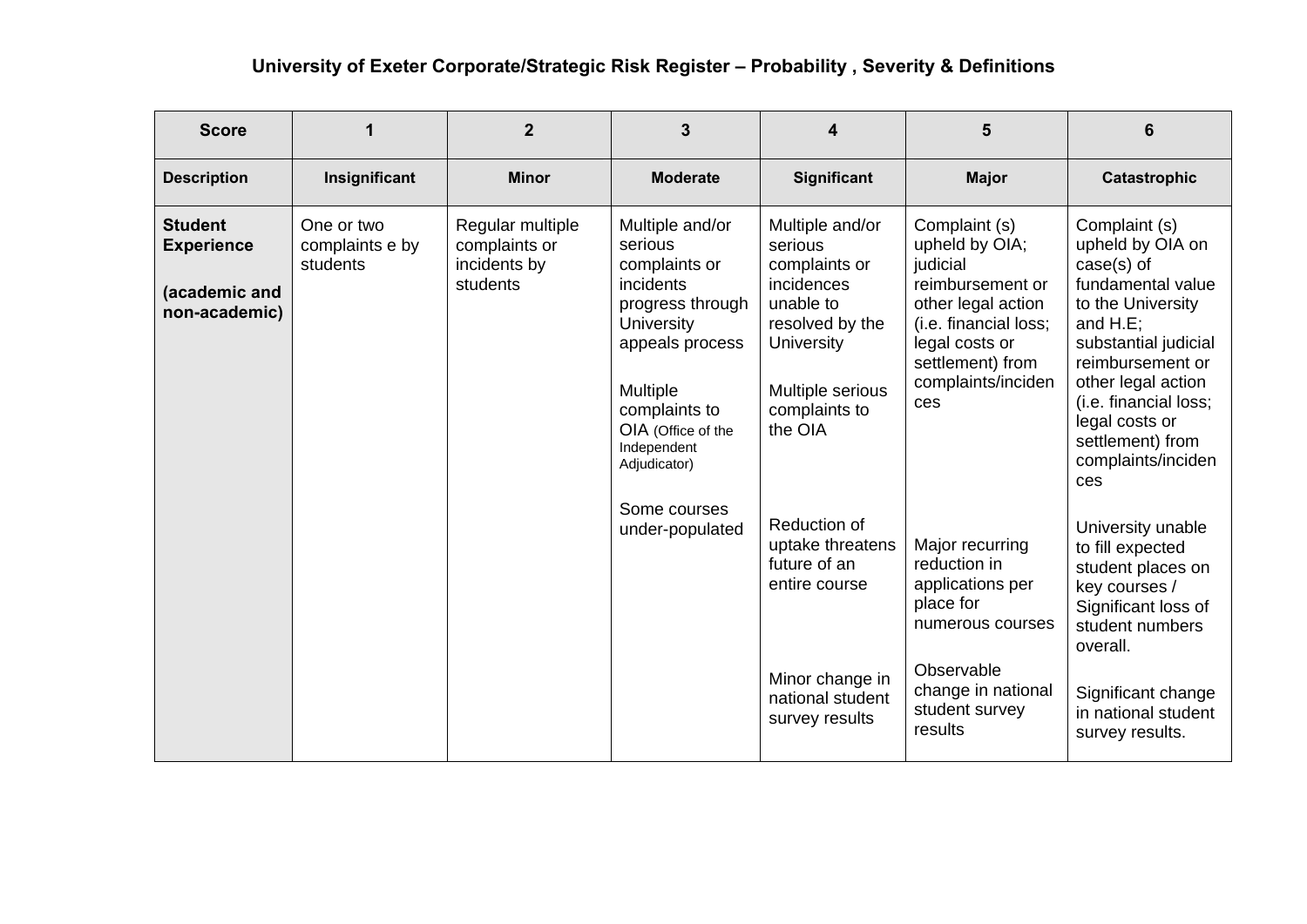#### **3. Tolerance Scale**

Our tolerance in taking risks (also referred to as our risk appetite) is an important concept. It is easy to define, but difficult to assess. It is defined as the amount of risk an organisation is prepared to tolerate or be exposed to, should the risk be realised. Too great a risk appetite can jeopardise a project or activity whilst too little could result in the organisation stagnating.

The assessment of Tolerance is single score with 8 Levels which are set on a scale of 1-36.

| Low | LEVEL 1            | Score 0  |             | Zero tolerance.                 |
|-----|--------------------|----------|-------------|---------------------------------|
|     | LEVEL 2            | Score 3  |             | <b>Minimal tolerance</b>        |
|     | LEVEL <sub>3</sub> | Score 6  |             | Very low tolerance              |
|     | LEVEL 4            | Score 12 |             | Low tolerance                   |
|     | LEVEL 5            | Score 18 |             | <b>Moderate</b> tolerance       |
|     | LEVEL 6            | Score 24 |             | <b>Medium to high tolerance</b> |
|     | LEVEL <sub>7</sub> | Score 30 |             | High to very high tolerance     |
|     | LEVEL 8            | Score 36 | <b>High</b> | <b>Unlimited Tolerance</b>      |

When considering opportunities, we need to consider how much we are prepared to put at risk to obtain the benefits of the opportunity, i.e. we need to complete a comparison of potential benefits with potential losses.